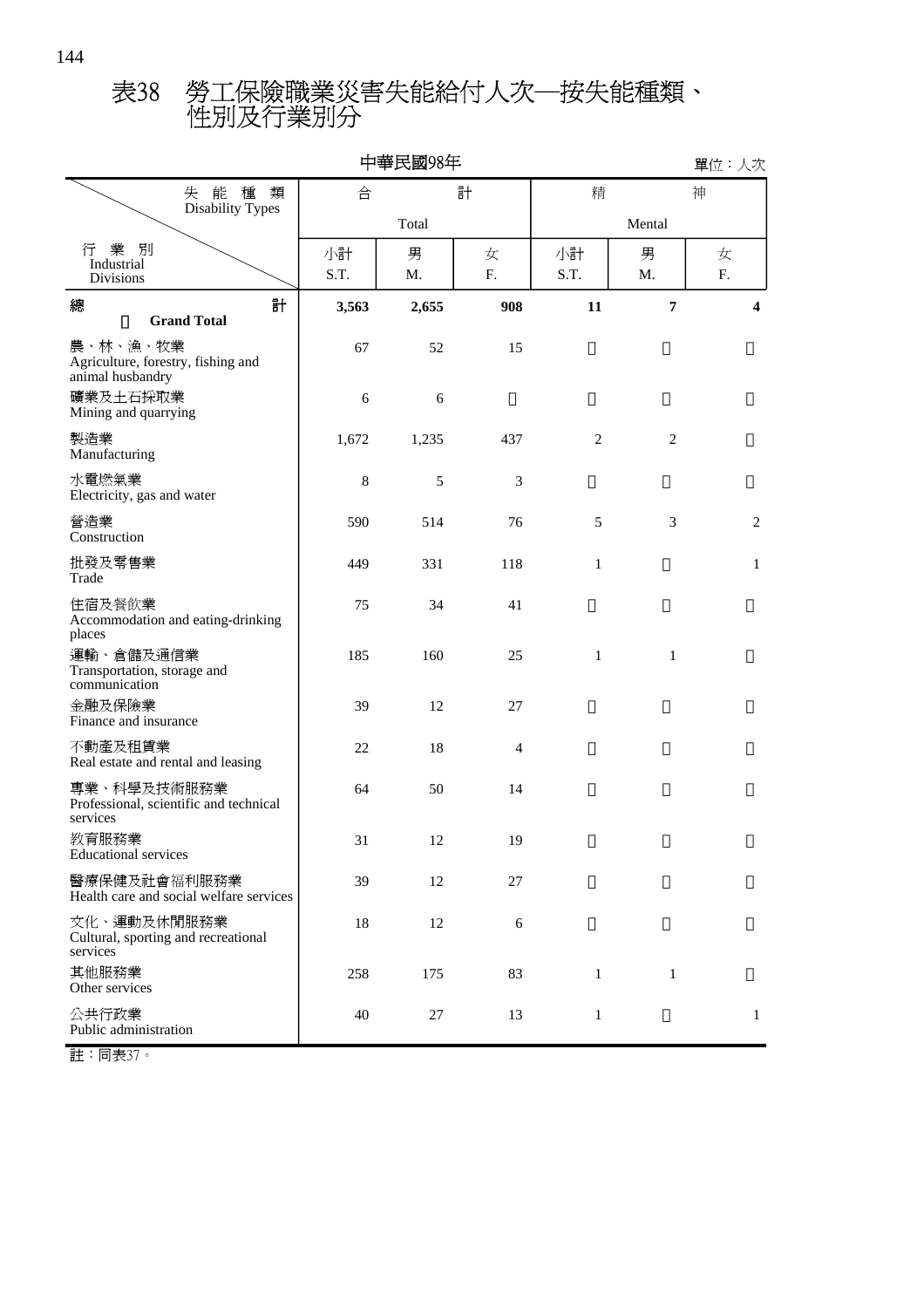|                             |                    |                  |                |                    |                 |              | 2009               |                 |                |                    |            |                           |                    | Unit Person-case |  |
|-----------------------------|--------------------|------------------|----------------|--------------------|-----------------|--------------|--------------------|-----------------|----------------|--------------------|------------|---------------------------|--------------------|------------------|--|
| 神                           | 經                  |                  |                | 眼                  |                 | $\mathbb{H}$ |                    |                 |                | 鼻                  |            | $\Box$                    |                    |                  |  |
|                             | Neuropathic        |                  |                | Eyes               |                 | Ears         |                    |                 | Nose           |                    |            | Mouth                     |                    |                  |  |
| 小計<br>S.T.                  | 男<br>$\mathbf{M}.$ | 女<br>${\bf F}.$  | 小計<br>S.T.     | 男<br>$\mathbf{M}.$ | 女<br>${\bf F}.$ | 小計<br>S.T.   | 男<br>$\mathbf{M}.$ | 女<br>${\bf F}.$ | 小計<br>S.T.     | 男<br>$\mathbf{M}.$ | 女<br>F.    | 小計<br>S.T.                | 男<br>$\mathbf{M}.$ | 女<br>${\bf F}.$  |  |
| 284                         | 208                | ${\bf 76}$       | $177\,$        | 153                | ${\bf 24}$      | 14           | 12                 | $\mathbf 2$     | 24             | 19                 | $\sqrt{5}$ | 67                        | ${\bf 28}$         | 39               |  |
| $\sqrt{5}$                  | $\mathfrak{Z}$     | $\sqrt{2}$       | $\mathfrak s$  | $\mathfrak s$      |                 |              |                    |                 |                |                    |            | $\sqrt{2}$                |                    | $\sqrt{2}$       |  |
| 66                          | $\sqrt{48}$        | $18\,$           | 65             | 55                 | $10\,$          | $\sqrt{6}$   | $\sqrt{6}$         |                 | $\overline{9}$ | 9                  |            | $17\,$                    | $\,8\,$            | $\overline{9}$   |  |
| $\ensuremath{\mathfrak{Z}}$ | $\sqrt{2}$         | $\,1\,$          |                |                    |                 |              |                    |                 |                |                    |            |                           |                    |                  |  |
| $71\,$                      | $60\,$             | $11\,$           | $44$           | $41\,$             | $\mathfrak{Z}$  | $\sqrt{2}$   | $\sqrt{2}$         |                 | $\overline{4}$ | $\overline{4}$     |            | $\sqrt{5}$                | $\mathfrak s$      |                  |  |
| 35                          | $27\,$             | $\bf 8$          | $26\,$         | $22\,$             | $\overline{4}$  | $\sqrt{6}$   | $\overline{4}$     | $\sqrt{2}$      | $\sqrt{3}$     | $\,1\,$            | $\sqrt{2}$ | 13                        | $\boldsymbol{7}$   | $\sqrt{6}$       |  |
| $10\,$                      | $\,8\,$            | $\sqrt{2}$       | $\overline{4}$ | $\sqrt{2}$         | $\sqrt{2}$      |              |                    |                 |                |                    |            | $\sqrt{2}$                |                    | $\sqrt{2}$       |  |
| $24\,$                      | $21\,$             | $\sqrt{3}$       | $\,8\,$        | $\sqrt{6}$         | $\sqrt{2}$      |              |                    |                 | $\,1\,$        | $\,1\,$            |            | $\overline{4}$            | $\sqrt{2}$         | $\sqrt{2}$       |  |
| $\,8\,$                     | $\sqrt{2}$         | $\sqrt{6}$       |                |                    |                 |              |                    |                 |                |                    |            | $\mathfrak 3$             | $\,1$              | $\sqrt{2}$       |  |
| $\,1\,$                     | $\,1\,$            |                  |                |                    |                 |              |                    |                 |                |                    |            | $\,1\,$                   |                    | $\,1$            |  |
| $\boldsymbol{7}$            | $\sqrt{6}$         | $\,1$            | $\overline{4}$ | $\overline{4}$     |                 |              |                    |                 |                |                    |            | $\overline{4}$            |                    | $\overline{4}$   |  |
| $\ensuremath{\mathfrak{Z}}$ | $\,1$              | $\sqrt{2}$       |                |                    |                 |              |                    |                 | $\,1\,$        |                    | $\,1$      | $\sqrt{2}$                | $\,1\,$            | $\,1\,$          |  |
| 11                          | $\overline{4}$     | $\boldsymbol{7}$ |                |                    |                 |              |                    |                 |                | $1$ and $\sim$     |            | $1 \quad 5$               |                    | $1 \qquad 4$     |  |
| $\overline{4}$              | $\mathfrak{Z}$     | $1\,$            |                | $1\qquad \quad 1$  |                 |              |                    |                 |                |                    |            | $\,1$                     | $\,1\,$            |                  |  |
| 29                          | $18\,$             | $11\,$           | $17\,$         | 14                 | $\sqrt{3}$      |              |                    |                 | $\overline{4}$ | $\overline{3}$     |            | $1\,$<br>$\boldsymbol{7}$ | $\overline{2}$     | $\sqrt{5}$       |  |
| $\boldsymbol{7}$            | $\overline{4}$     | $\sqrt{3}$       | $\overline{3}$ | $\mathfrak{Z}$     |                 |              |                    |                 | 1              | $\!-1\!$           |            | $\,1\,$                   |                    | $\,1\,$          |  |

## **Sex and Industry Table 38 Occupational Permanent Disability Benefits, by Disability Types,**

Note See Table 37.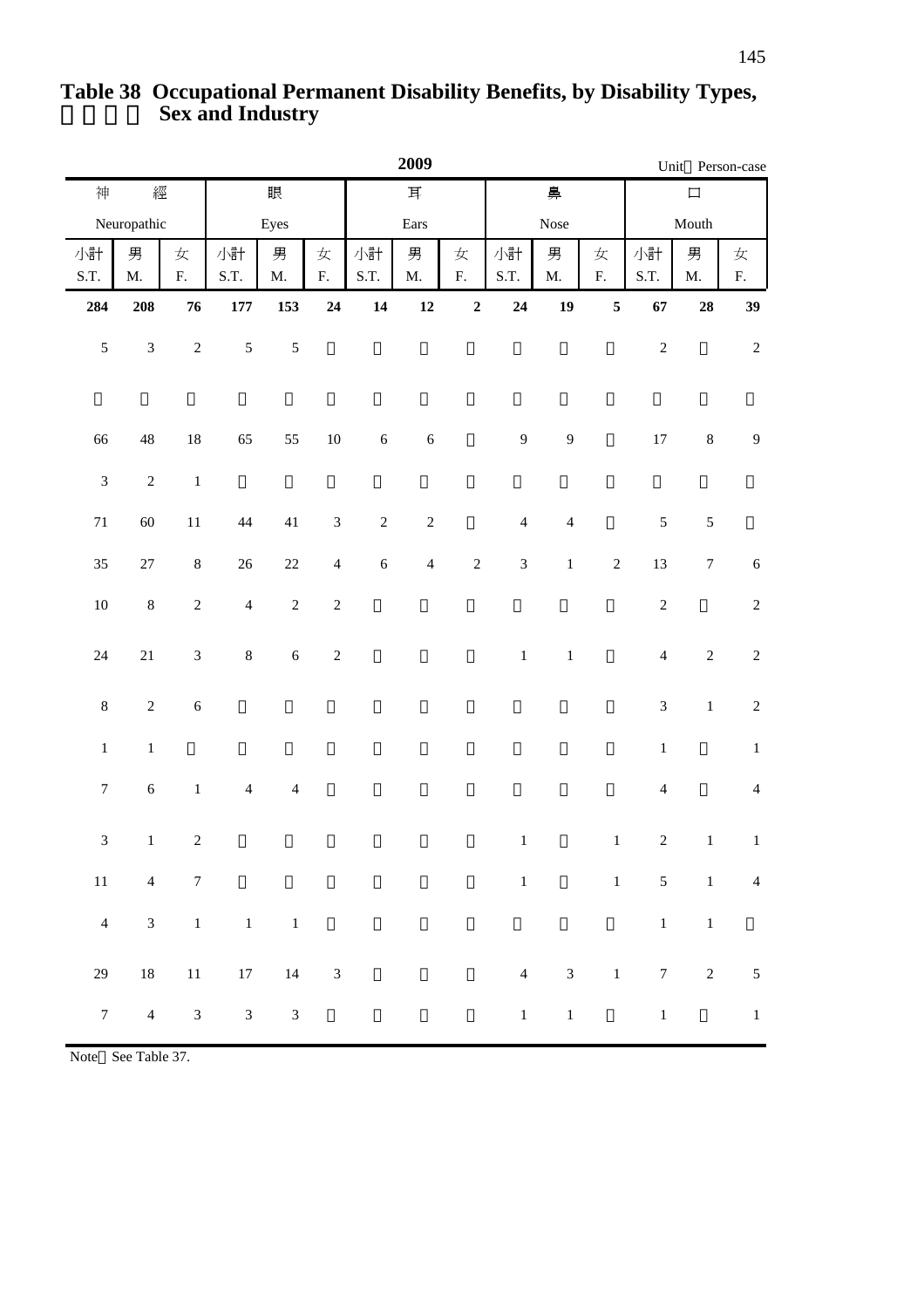## 性別及行業別分(續) 表38 勞工保險職業災害失能給付人次─按失能種類、

|                                                                                |                | 中華民國98年                      |              |                |                | 單位:人次           |  |  |
|--------------------------------------------------------------------------------|----------------|------------------------------|--------------|----------------|----------------|-----------------|--|--|
| 失能種<br>類<br><b>Disability Types</b>                                            | 胸              | 軀                            | 幹            |                |                |                 |  |  |
|                                                                                |                | Viscera in chest and abdomen |              | Trunk          |                |                 |  |  |
| 業 別<br>行<br>Industrial<br>Divisions                                            | 小計<br>S.T.     | 男<br>Μ.                      | 女<br>F.      | 小計<br>S.T.     | 男<br>M.        | 女<br>${\bf F}.$ |  |  |
| 計<br>總<br><b>Grand Total</b>                                                   | 129            | 104                          | 25           | 24             | 18             | 6               |  |  |
| 農、林、漁、牧業<br>Agriculture, forestry, fishing and<br>animal husbandry<br>礦業及土石採取業 | $\overline{4}$ | $\overline{4}$               |              | $\mathbf{1}$   |                | $\mathbf{1}$    |  |  |
| Mining and quarrying<br>製造業<br>Manufacturing                                   | 66             | 60                           | 6            | 5              | $\overline{4}$ | $\mathbf{1}$    |  |  |
| 水電燃氣業<br>Electricity, gas and water                                            | 1              | $\mathbf{1}$                 |              |                |                |                 |  |  |
| 營造業<br>Construction                                                            | 23             | 20                           | 3            | 8              | $\tau$         | $\mathbf{1}$    |  |  |
| 批發及零售業<br>Trade                                                                | 15             | 10                           | 5            | 6              | 5              | $\mathbf{1}$    |  |  |
| 住宿及餐飲業<br>Accommodation and eating-drinking<br>places                          | $\mathbf{1}$   |                              | $\mathbf{1}$ | $\mathbf{1}$   |                | $\mathbf{1}$    |  |  |
| 運輸、倉儲及通信業<br>Transportation, storage and<br>communication                      | $\overline{4}$ | 3                            | $\mathbf{1}$ | $\overline{2}$ | $\mathfrak{2}$ |                 |  |  |
| 金融及保險業<br>Finance and insurance                                                | $\mathbf{1}$   | $\mathbf{1}$                 |              |                |                |                 |  |  |
| 不動產及租賃業<br>Real estate and rental and leasing                                  |                |                              |              |                |                |                 |  |  |
| 專業、科學及技術服務業<br>Professional, scientific and technical<br>services              | $\mathfrak{2}$ | $\mathbf{1}$                 | $\mathbf{1}$ |                |                |                 |  |  |
| 教育服務業<br><b>Educational services</b>                                           | $\overline{2}$ |                              | 2            |                |                |                 |  |  |
| 醫療保健及社會福利服務業<br>Health care and social welfare services                        | $\mathbf{1}$   |                              | 1            |                |                |                 |  |  |
| 文化、運動及休閒服務業<br>Cultural, sporting and recreational<br>services                 |                |                              |              |                |                |                 |  |  |
| 其他服務業<br>Other services                                                        | 8              | 4                            | 4            | $\mathbf{1}$   |                | 1               |  |  |
| 公共行政業<br>Public administration                                                 | $\mathbf{1}$   |                              | $\mathbf{1}$ |                |                |                 |  |  |